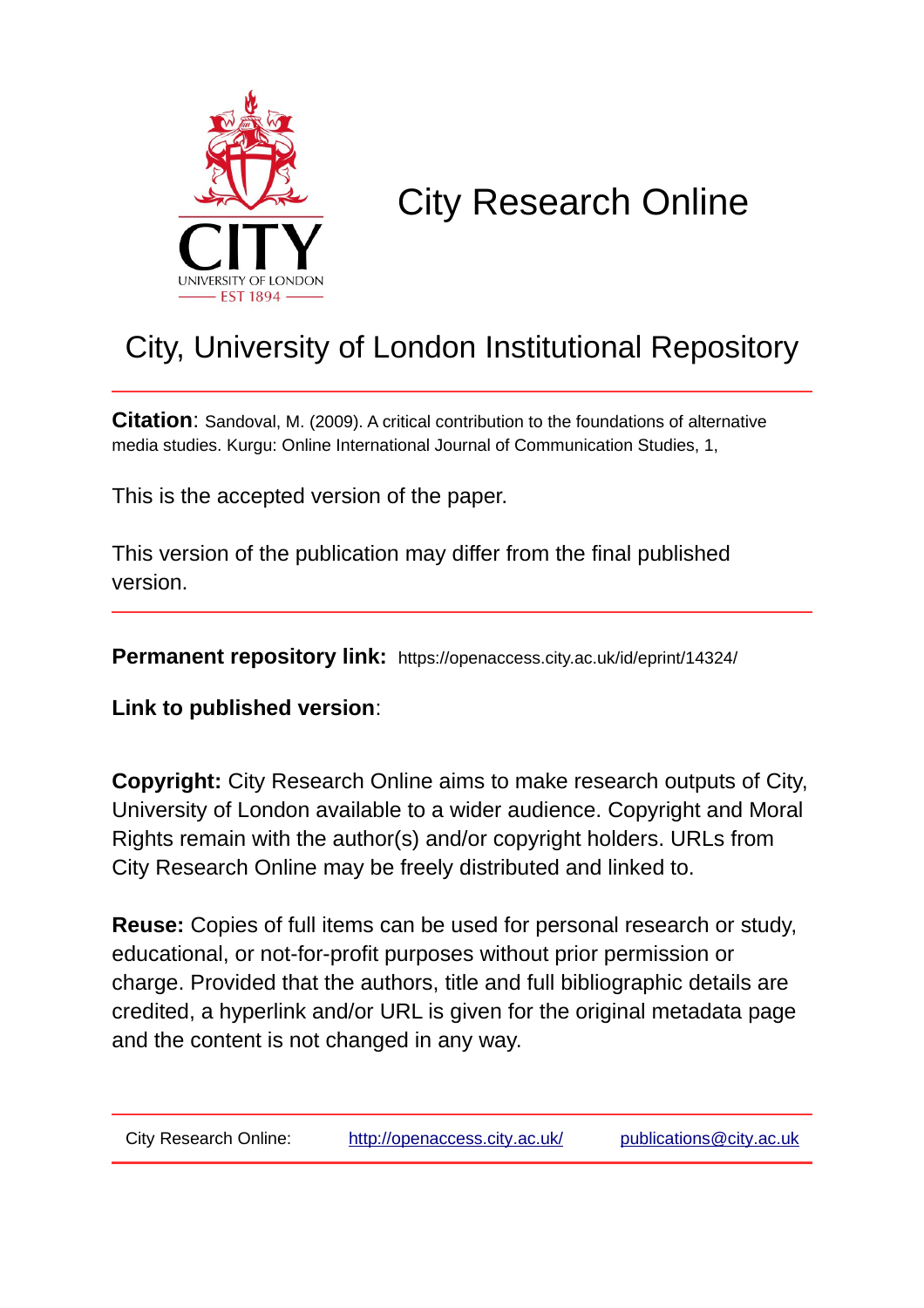## **A Critical Contribution to the Foundations of Alternative Media Studies**

#### Marisol Sandoval

#### **Abstract**

This paper is concerned with the question how to conceptualize alternative media. In alternative media studies, there is no agreement on how alternative media should be defined. A distinction that is drawn in this paper concerns the question whether the main aim of alternative media should be to provide critical content and to reach a broad audience for their media products (objective approach), or if they should aim at opening up access to media production and at empowering those who are involved in the production processes (subjective approach). The task for this paper is to define alternative media in a way that enables them to increase their societal impact and to contribute to emancipatory societal transformations. Possibilities and limits of alternative media as emancipatory media are identified. Based on dialectical social theory and critical media theory I construct an ideal model of alternative media as non-commercial, participatory and critical media. In taking into account structural constraints under capitalism I argue that alternative media can hardly realize all of these ideal dimensions. Thus I discuss on which of these levels alternative media necessarily need to be on the alternative side and on which they can also make use of mainstream strategies without loosing their alternative character. Finally I confront the ideal-model with an understanding of alternative media as critical media.

**Keywords:** *critical media theory, alternative media, participatory media, critical media, emancipatory media* 

## **Alternatif Medya Çalışmalarının Temellerine İlişkin Eleştirel Bir Katkı**

#### Marisol Sandoval

#### **Özet**

Bu çalışma alternatif medyanın nasıl kavramsallaştırılağı sorusuyla ilgileniyor. Alternatif medya çalışmalarında bu medya ortamının nasıl tanımlanması gerektiğine dair bir uzlaşımdan söz edemiyoruz. Makalede, alternatif medyanın asıl amacı, eleştirel içeriklerin geniş kitlelere ulaştırılmasının sağlaması mı olmalı (nesnel yaklaşım), yoksa medya ürünlerine ulaşımın yaygınlaştırılması ve üretim aşamasında görev alanların desteklenmesi mi olmalı (öznel yaklaşım) sorusu irdeleniyor. Çalışmanın amacı, özgürleşimci toplumsal dönüşümlere katkıda bulunabilecek ve toplumsal etkisi güçlü bir alternatif medya tanımı yapmaktır. Ayrıca alternatif medyanın özgürleşimci bir medya olarak ne tür olanaklara ve sınırlılıklara sahip olduğu da tartışılıyor. Diyalektik sosyal kurama ve eleştirel medya kuramına dayanarak, ideal bir alternative medya için tecimsel olmayan, katılımcı ve eleştirel bir medya modeli inşa ediyorum. Kapitalizmin ürettiği yapısal sınırlılıkları da göz önüne alarak alternatif medyanın bütün ideallerini gerçekleştirmesinin neredeyse olanaksız olduğunu ileri sürüyorum. Bu nedenle tartışılan düzeylerden hangilerinde alternatif medyanın alternatif olan'ın yanında yer alması gerektiğini, hangi durumlarda alternatif karakterlerini de yitirmemek kaydıyla anaakım medyanın stratejilerini de kullanabileceklerini tartışıyorum. Son olarak da alternatif medyanın bir eleştirel medya ideali olarak anlaşılmasına neden olan ideal-modele bir karşı çıkış geliştiriyorum.

**Anahtar kelimeler:** *Eleştirel medya teorisi, alternatif medya, katılımcı medya, eleştirel medya, özgürleşimci medya*

*ICT&S Center, University of Salzburg, Sigmund-Haffner Gasse 18, 5020 Salzburg*  E-mail: Marisol.Sandoval@sbg.ac.at

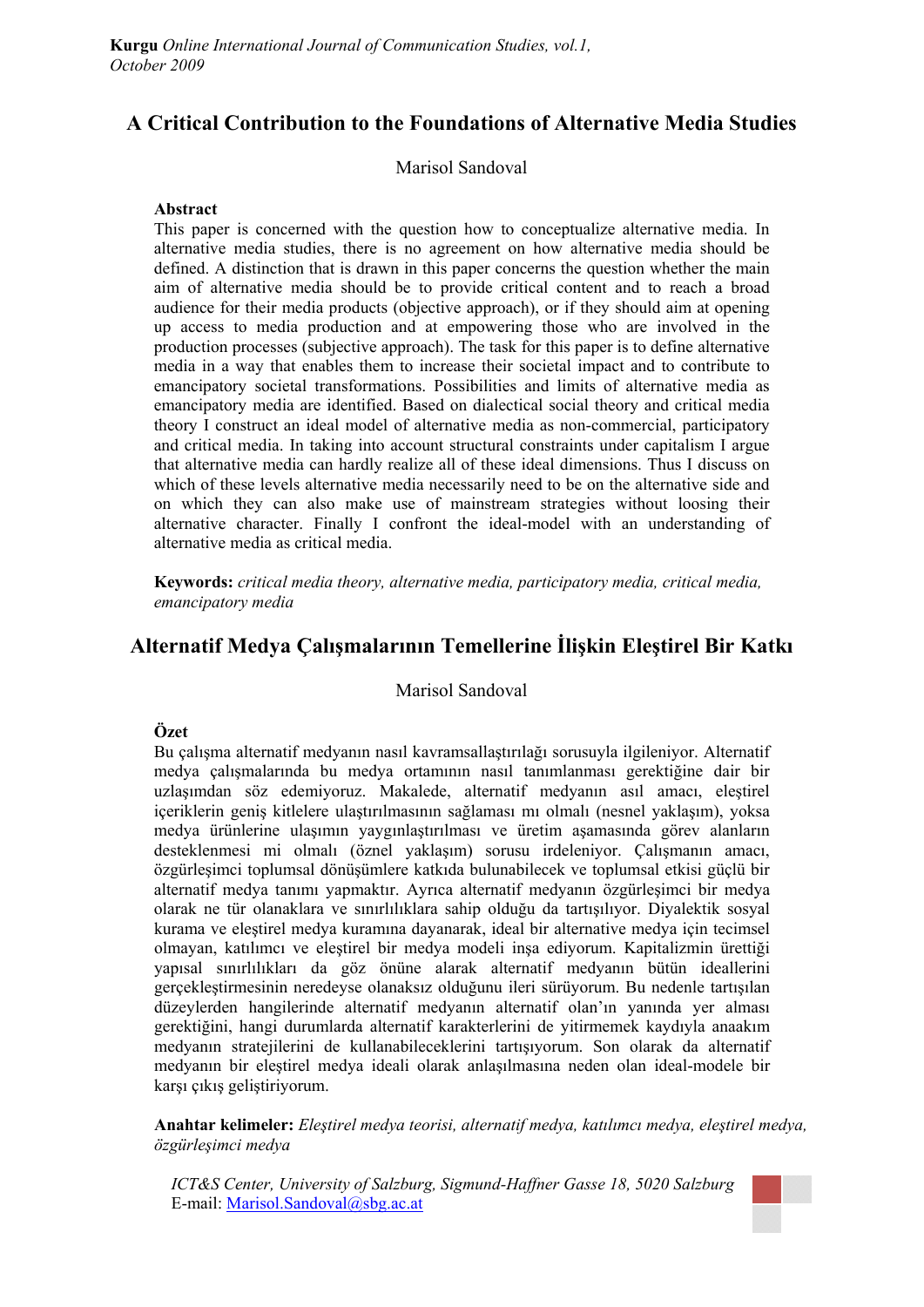## **A Critical Contribution to the Foundations of Alternative Media Studies**

#### **1. Introduction**

Le Monde Diplomatique is a monthly newspaper for international politics that provides high quality journalism and critical reporting. It is published in 26 languages and reaches a global audience of 2.5 million people. The newspaper is financed by sales and advertising and distributed via retail, subscriptions, and as supplement in other newspapers (Le Monde Diplomatique, 2009). Should Le Monde Diplomatique be considered as alternative medium?

The answer to this question depends on how alternative media are defined. On the one hand Le Monde Diplomatique provides critical content, which means that it is alternative at the level of content. On the other hand it makes use of commercial financing and professional, non-participatory organization structures, which means that it is not alternative at the level of organization and production processes.

This example illustrates the importance of engaging in a discussion about how to define alternative media. This paper will contribute to this task.

An important question in defining alternative media is whether their main aim should be to provide critical content and to reach a broad audience for their media products, or if they should mainly try to open up access to media production in order to empower those who are involved the production processes. This paper is concerned with the question how to conceptualize alternative media in a way that allows them to contribute to emancipatory societal transformations. Figuring out possibilities and limits of alternative media as emancipatory media is the aim of this paper.

The main research questions therefore are:

- \* What defines alternative media?
- \* What are emancipatory and transformative potentials of alternative media?
- \* How can alternative media challenge corporate media power?
- \* Are alternative media doomed to marginality or can they become important societal forces?

These research questions take into account that alternative media are often confronted with many problems such as a lack of financial resources, a lack of public visibility, and therefore a lack of societal impact. Thus, critical media theory should not only look at theoretical potentials of alternative media but also at ways of how to realize these potentials within the existing societal conditions.

In order to situate the discussion on alternative media within the wider context of critical media theory in section 2 I briefly summarize the main arguments of the critique of capitalist media.

In section 3 I construct a typology of approaches to defining alternative media. I discuss whether the proposed models can contribute to the advancement of alternative media as emancipatory societal forces.

In section 4 I propose a model of alternative media that refers to dialectical social theory and critical media theory. This model takes into account the difficulties of alternative media production under capitalism and proposes ways of how alternative media can achieve both, being critical of society, and at the same time avoid marginality in order to actively contribute to emancipatory societal transformations.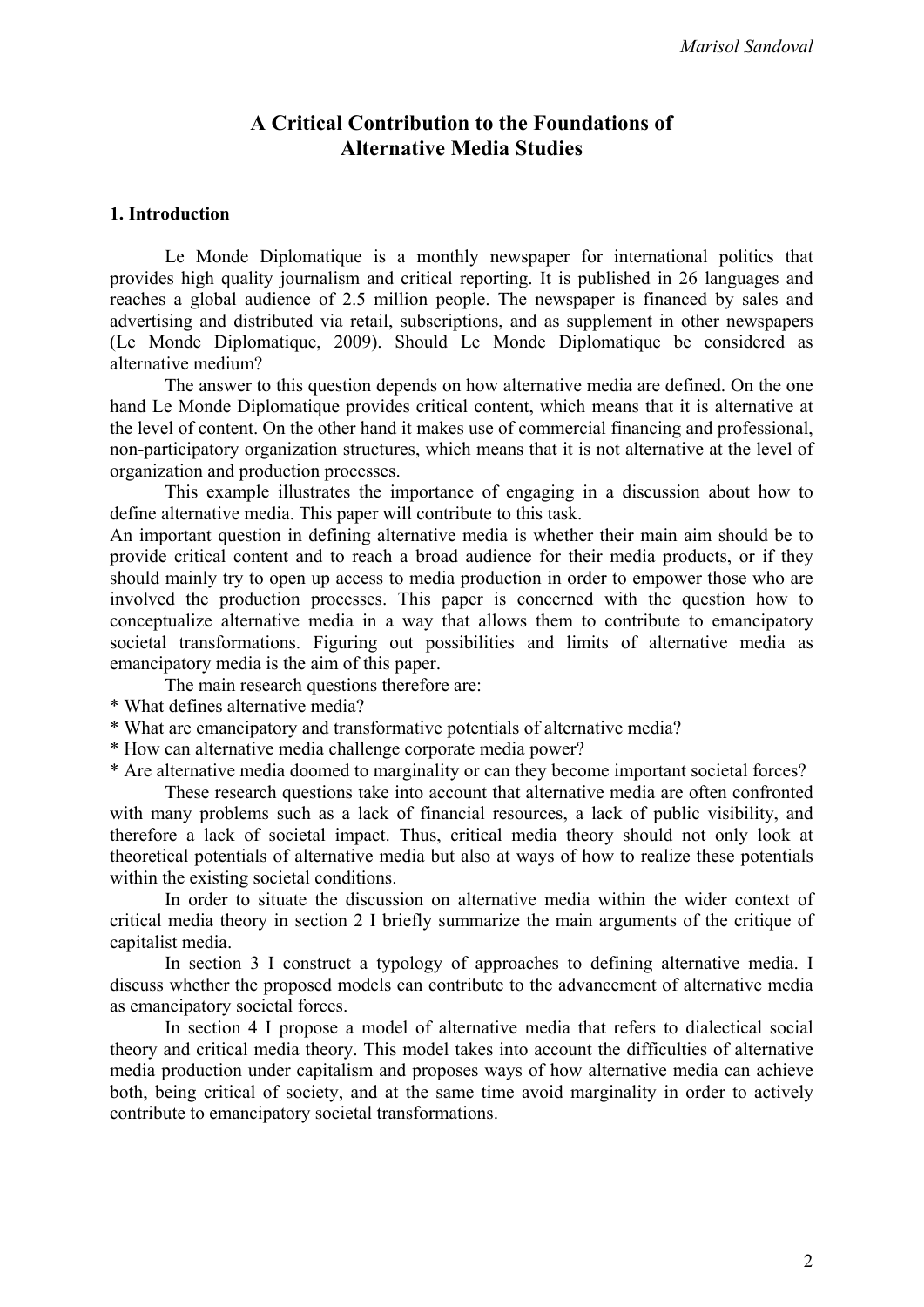#### **2. Media between emancipation and repression**

Since the beginning of the last century, many critical theorists, ranging from the Frankfurt School to the critical political economy tradition, have criticised the system of capitalist mass media. Their critique focuses on two main aspects: the critique of the commodity form of media (see for example Nicholas Garnham, 2006; Dallas Smythe, 1997) and the critique of their ideological character (see for example Max Horkheimer and Theodor W. Adorno, 1947/1977; Leo Löwenthal, 1964; Herbert Schiller, 1997).

Theorists that point at the commodity form of media are concerned with the role of media as commercial enterprises and their embedment in the overall economy (Smythe, 1997: 438; Garnham, 2006: 212). For Smythe for example the most important question in media studies is "what economic function for capital do they [the media] serve?" (Smythe, 1997: 438).

While Garnham (2006) as well as Smythe (1997) mainly look at the media as economic actors, theorists like Max Horkheimer and Theodor W. Adorno (1947/1977) are more concerned with analysing the ideological character of capitalist media. They argue that the integration of the cultural realm into the system of commodity exchange has as a consequence that only cultural products that can survive on a capitalist market are produced. The market mechanism would therefore lead to standardization, identity, and conformity. As a result consumers are confronted with the permanent reproduction of the existing societal conditions. This would lead to mass deception, manipulation and uniformity, and eliminate every idea of resistance (Horkheimer and Adorno, 1947/1997).

These critical media theories are not critical of the media as such but of their role under capitalism. This means that media could also be used in ways to empower the oppressed and to foster critical thinking and resistance to the dominative capitalist relations. Douglas Kellner has pointed at this ambiguity of the media: "Media and computer technologies are among the most advanced forces of production which are creating a new global capitalist society which may well strengthen capitalist relations of production and hegemony, but also contain the potential for democratizing, humanizing and transforming existing inequities in the domain of class, race and gender. Like most technologies, they can be used as instruments of domination or liberation, and can empower working people, or they can be used by capital as powerful instruments of domination" (Kellner, 1997: 1).

Depending on the context of their usage, media have repressive as well as/or emancipatory potentials. Therefore it is important for critical media theory to criticise those relations that foster a repressive media usage, and at the same time figuring out possibilities for realizing emancipatory potentials. The following chapters will contribute to the latter.

#### **3. A typology of alternative media approaches**

Typologizing alternative media approaches can help to identify different lines of argumentation in the discussion on alternative media and to systematically compare the strengths and shortcomings of different definitions in order to overcome their weaknesses. Thus, in order to be useful the constructed typology needs to be exhaustive. This means that that every potential approach to alternative media may be situated within this typology.

An exhaustive typology of approaches to alternative media can be based on Giddens (1984: xx) distinction between objective and subjective social theories. For him the object are societal structures, defined as "rules and resources implicated in social reproduction" that "are stabilized across time and space" (Giddens, 1984: xxxi). The subject is understood as the "knowledgeable human agent" (Giddens, 1984: xx). Thus, theories that focus on structural aspects can be termed objective, those that are more oriented towards actors can be termed subjective.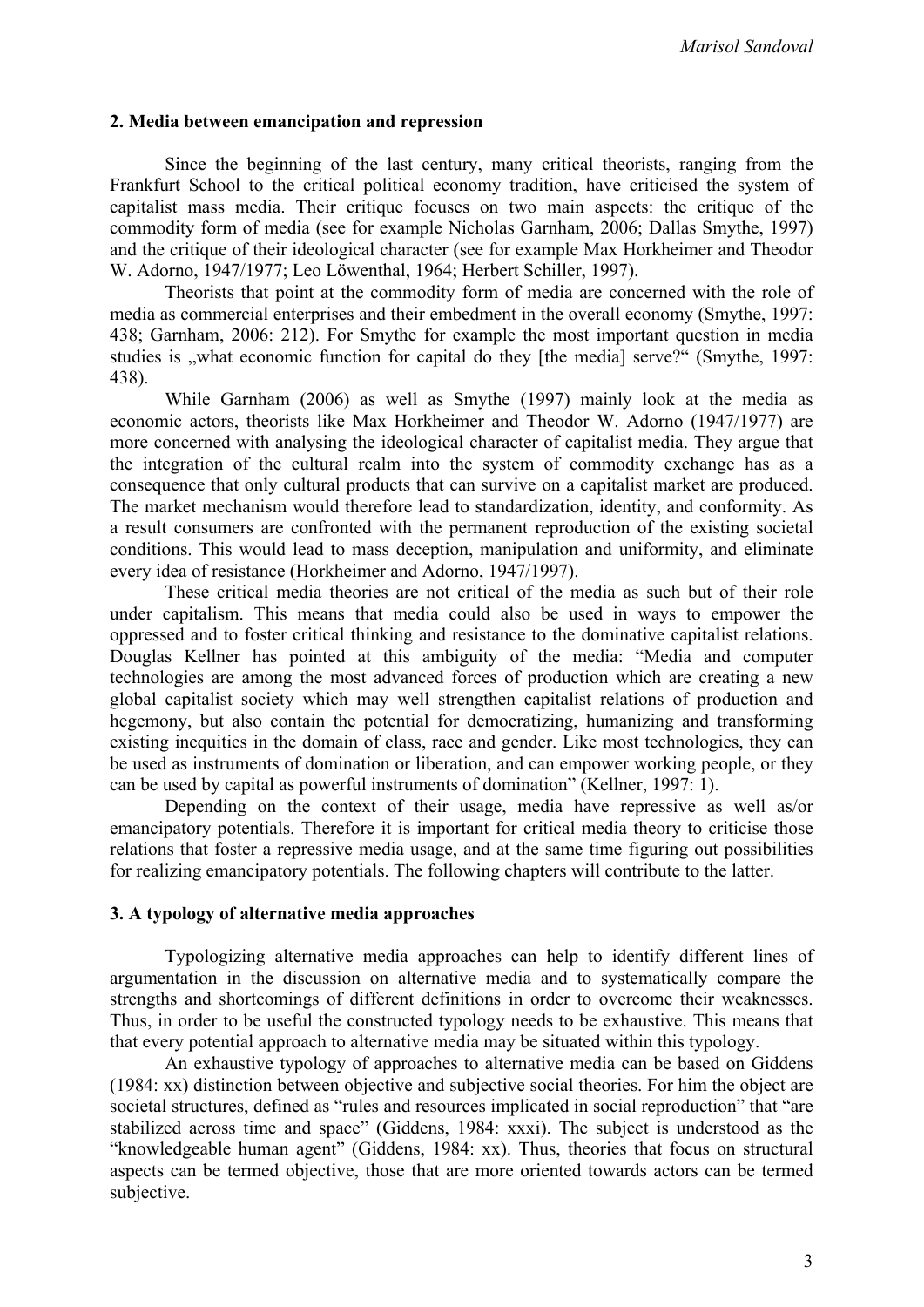In the following this distinction of subjective and objective social theories will be applied to the realm of alternative media theory. All approaches to alternative media point out that such media pose an alternative to the dominant system of capitalist mass media. This means that alternative media negate certain aspects of capitalist mass media. The question, which aspects alternative media should negate, marks the difference between subjective and objective alternative media approaches.

Subjective approaches (section 3.1) focus on media actors and the ways they produce alternative media. They argue that media can have emancipatory societal effects if they contribute to democratizing the access to media production in order to give ordinary people a voice. Subjective approaches thus argue for an understanding of alternative media as participatory media.

Objective approaches (section 3.2) are more oriented towards alternative media structures. They argue that alternative media can realize their emancipatory potentials by negating the ideological character of capitalist mass media by providing critical media content. Media content can be understood as a media structure because it is a durable result of media production.

In discussing these approaches the central question is whether these two different concepts of alternative media are suitable for advancing an emancipatory usage of media, not only in theoretical terms, but also in terms of potential societal impacts and practical political effectiveness.

#### **3.1 Subjective approaches to alternative media: alternative media as participatory media**

The majority of approaches to alternative media is subjective and focuses on participation and the democratization of media production. Such subjective ideas about an alternative organization of the media system can for example be found in the work of Bertolt Brecht (1932/2000), Walter Benjamin (1934/1996), Hans Magnus Enzensberger (1970/1982), Nick Couldry (2003), Alfonso Gumucio Dagron (2004), Clemencia Rodriguez (2003), Chris Atton (2002; 2004; 2008), Kate Coyer (2007), Peter Lewis (1976), Helmut Peissl and Otto Tremetzberger (2008), and Nicholas Jankowski (2003). In the following I will first outline the main arguments of this approach (section 3.1.1) and than discuss its suitability for analysing alternative media and their societal impact (section 3.1.2).

#### **3.1.1 Emancipation through participation: An outline**

Bertolt Brecht already in 1932 criticized the usage of the radio as one-sided distribution apparatus instead of using it as a two sided communication apparatus. Brecht pointed out that radio technology would be suitable for opening-up access to media production for everybody (Brecht, 1932/2000: 43). Similarly Walter Benjamin pointed out that also the press could become a more democratic tool for communication by turning its readers into writers. In this case the "literary competence" would become "public property" (Benjamin, 1934/1996: 772). Hans Magnus Enzensberger stressed that in regard to electronic media the distinction between receiver and transmitter would not exist due to technical reasons, but be an expression of existing class relations (Enzensberger, 1970/1982: 48).

Brecht's, Benjamin's and Enzensberger's approaches to alternative media can be considered as subjective because they all stress that the decisive factor for the establishment of emancipatory media would be the abolition of the distinction between consumers and producers of media products. Thus their approaches focus on media actors and their involvement in media production. For them the emancipatory potentials of media arise from the practices of media producers that is, from the processes of how media are produced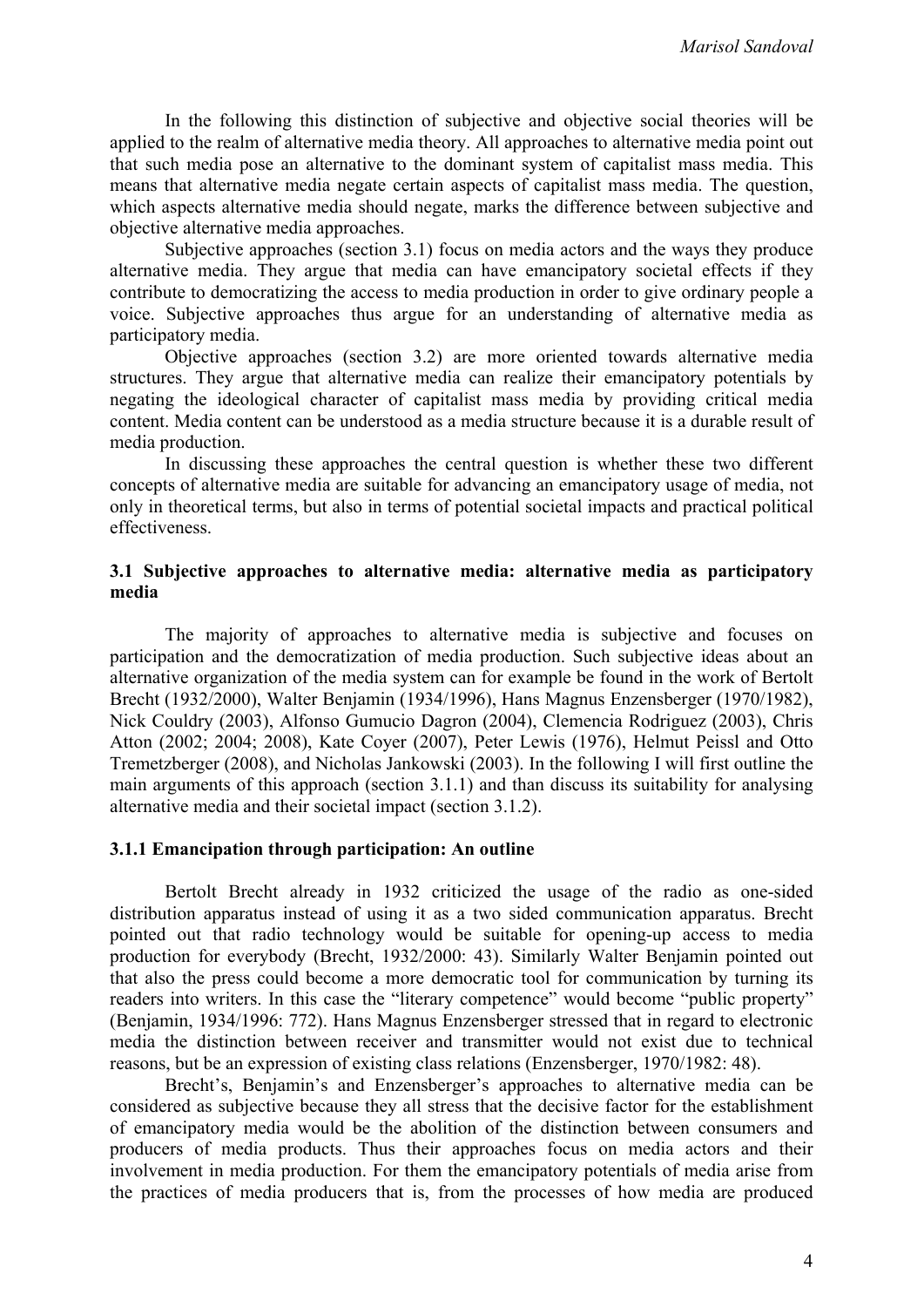collectively. Such subjective approaches to alternative media point at participatory production processes as the central characteristic of alternative media.

Many recent approaches to alternative media pick up this vision of abolishing the division between producers and consumers of media products in order to establish a more democratic media system.

So for example for Nick Couldry the main problem with the existing highly concentrated mass media system is that the majority of people is excluded form media production. Media concentration would therefore result in a concentration of symbolic power, which allows commercial mass media to gain "influence over peoples beliefs (barely articulated) through which we frame the social world" (Couldry, 2003: 43). Therefore for Couldry the most important task for alternative media is to challenge the highly concentrated media system and the resulting power of capitalist mass media by challenging the "the entrenched division of labour (producers of stories vs. consumer of stories)" (Couldry, 2003: 45). Couldry's approach to alternative is very similar to Brecht's, Benjamin's and Enzensberger's claim for abolishing the distinction between producer and consumer of media products. According to Couldry the emancipatory and progressive potential of alternative media lies in opening up access to media production to a broad public. This would allow challenging the mass media's power of naming by confronting the reality constructed by capitalist mass media with other versions of social reality. The strong emphasis on media actors that gain back media power by producing alternative media shows the subjective orientation of this approach.

Also the discourse on community media is widely oriented towards the practices of media actors. Community media approaches are subjective because their focus is on participatory access to media production and the empowerment of individuals. Community media are understood as media that serve a specific geographic community or a community of interest, and allow non-professionals to actively engage in media production, organization and management (Lewis, 1976: 61; Jankowski, 2003: 8; Coyer, 2007; KEA, 2007: 1; Peissl and Tremetzberger, 2008: 3).

Whereas for Couldry as well as for Brecht, Benjamin and Enzensberger participatory media production is necessary for establishing more democratic media system at the macrolevel, community media approaches stress that participation in the first instance should contribute to the empowerment of those who are engaged in alternative media production.

This argument is also central in Alfonso Gumucio Dagron's (2004) and Clemencia Rodriguez' (2003) examination of alternative media. For Gumucio Dagron participatory production processes are at the core of alternative media projects: "In my own view alternative communication is in essence participatory communication, and the alternative spirit remains as long as the participatory component is not minimized and excluded" (Gumucio Dagron, 2004: 48). Although Gumucio Dagron points out that the promotion of social change is central for alternative media participatory production processes remain their central characteristics. According to him only participatory media give voice to the voiceless and are able to support social change by representing "people and not and not only the economic and political interest of a powerful minority" (Gumucio Dagron, 2004: 47). Clemencia Rodriguez uses the term citizens media in order to illustrate that alternative media should assist those who are engaged in the production processes in becoming active citizens: "Citizens' media is a concept that accounts for the processes of empowerment, concientization and fragmentation of power that result when men, women and children gain access to and reclaim their own media" (Rodriguez, 2003: 190). For Rodriguez the main task of alternative media is to assist people in living a self-determined life.

Another important representative of a subjective approach to alternative media is Chris Atton. Besides of participatory production he also stresses the importance of anti-capitalist and anti-managerialist organization processes. Also for Atton the empowerment through the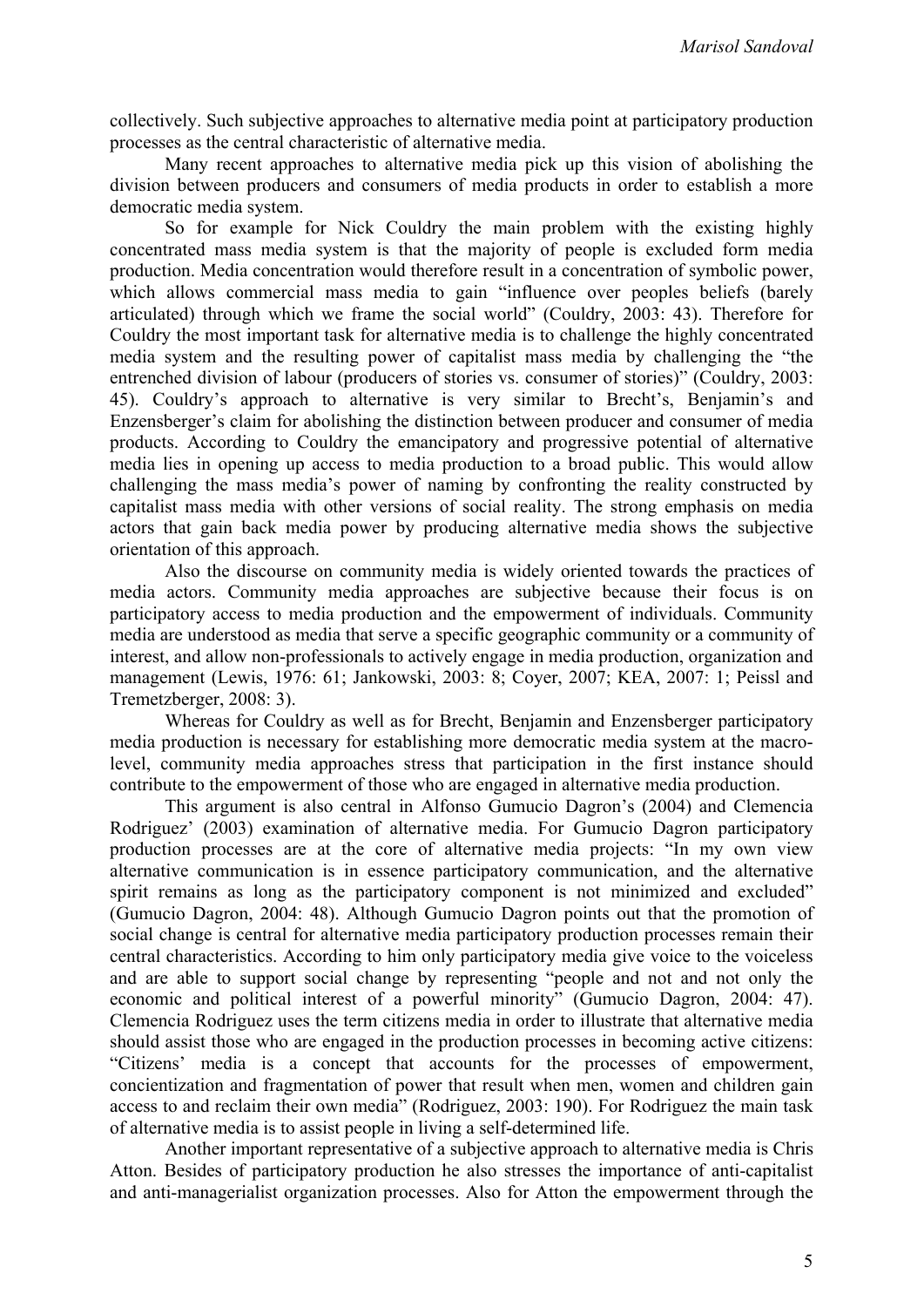direct involvement in production and organization processes marks the emancipatory potential of alternative media projects. He points out that alternative media "emphasize the organization of media to enable wider social participation in their creation, production, and dissemination than is possible in the mass media" (Atton, 2002: 25). For Atton practicing prefigurative politics by anticipating the idea of a society beyond capitalism is what makes alternative media emancipatory (Atton, 2002). But unlike Rodriguez and Gumucio Dargon he warns against validating "participation as good in itself" (Atton, 2008: 217).

As this outline shows, subjective approaches to alternative media have in common that they stress the importance of democratizing media production. Alternative media are first and foremost understood as participatory media. In the next sub-section I will discuss in how far participation is a suitable criterion for defining alternative media.

#### **3.1.2 Emancipation through participation: A critique**

In the 1980s a research group called Comedia strongly criticized an understanding of alternative media as participatory media. According to Comedia the public marginality of many alternative media projects would stem form "the absence of a clear conception of target audiences and of marketing strategies to reach new audiences, the failure to develop necessary skills in the area of administration and financial planning, and the commitment to an inflexible model of collectivity as the solution of all organizational problems" (Comedia, 1984: 95). Practicing prefigurative politics would be a central obstacle in gaining public visibility and societal relevance. The disadvantages of collective organization structures would be high expenditures of time and resources. According to Comedia alternative media therefore remain in an "alternative ghetto". Comedia argues that the main task for alternative media producers is to create a balance between economic necessity and political goal (Comedia, 1984: 96). This would include the insight that "capitalist skills as marketing and promotion can be used to further their political goals" (Comedia, 1984: 101).

In their recent book Chris Atton and James Hamilton stress that the struggle for obtaining the necessary resources for media production puts alternative media under immense pressures. They state that the "general political-economic dilemma for any critical project is that it needs resources with which to work, but those crucial resources are present only in the very society that it seeks to change or dissolve" (Atton and Hamilton, 2008: 26).

Without money alternative media production rests on the self-exploitation of media producers, low-cost production techniques and the usage of alternative distribution channels. This creates problems with continually producing an alternative media product and difficulties in reaching a broad audience. Gaining public visibility requires financial resources for producing and distributing media products. Under capitalism it is difficult to obtain these resources without making use of commercial mechanisms of financing like selling space for advertisements. Using such capitalist techniques of financing contradicts the political aims of emancipatory alternative media that are critical of capitalism. But alternative media are not located outside the capitalist system and therefore are dependent on financial resources for producing and distribution their products. These resources can hardly be obtained without making use of commercial mechanisms of financing.

 One could argue that with the Internet new possibilities for cheap participatory media production (Couldry, 2003: 45; Bennett, 2003: 34; Wright, 2004: 90; Atton, 2004; Hyde, 2002: online), for bypassing gate-keepers (Bennett, 2004: 141; Rosenkrands, 2004: 75; Meikle, 2002: 61) and for reaching a potentially global audience arise (Vegh, 2003: 74; Meikle, 2002: 60f).

 This is certainly true, but at the same time with the Internet another important problem for alternative media production becomes more evident: Not every media content that is produced and distributed receives public visibility and is consumed (Wright, 2004: 84; Rucht,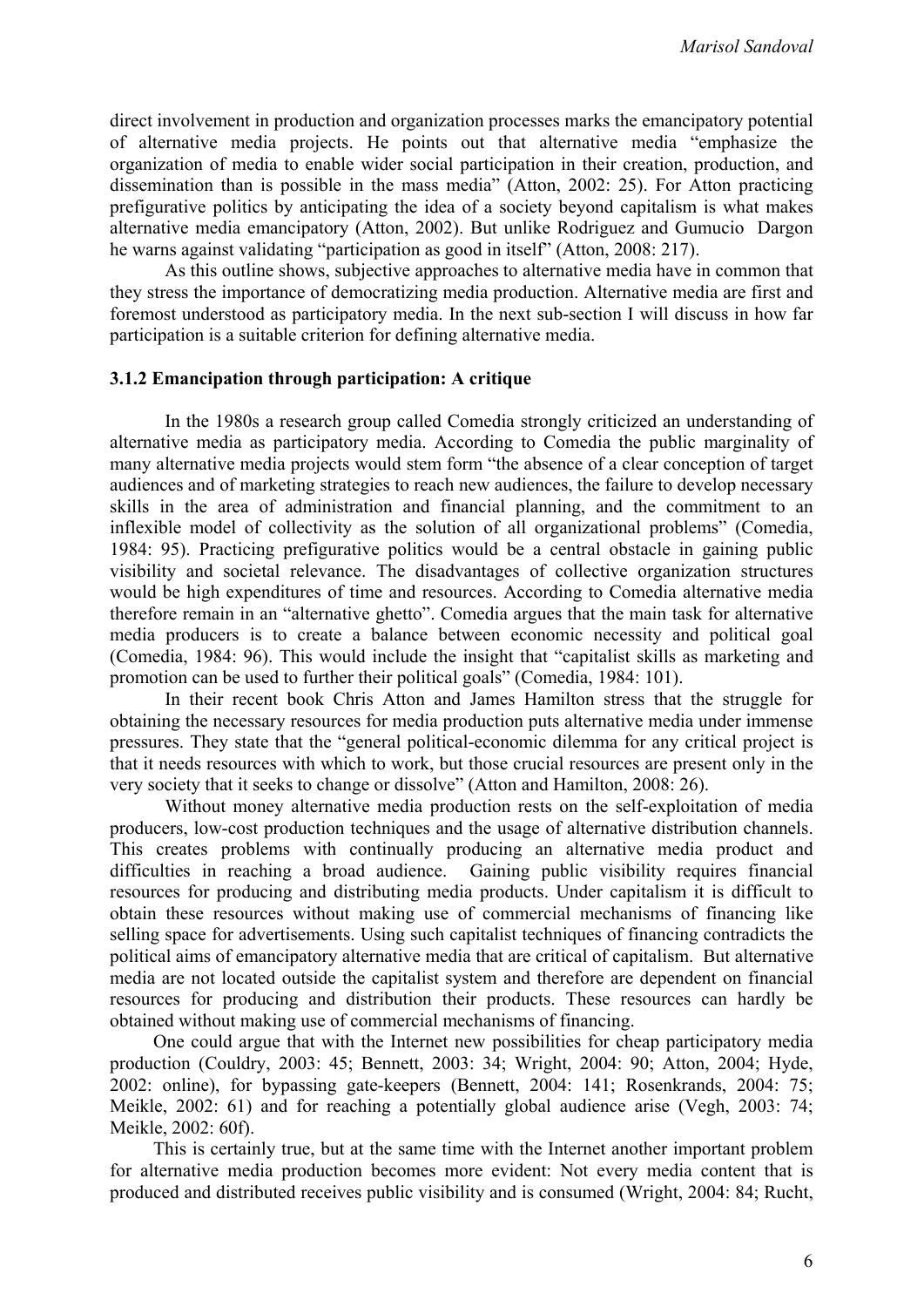2004: 53; Curran, 2003: 227). In this context Pajnik and Downing point out that "in the contemporary world it is not uncommon that being heard is more important than what is being said. The result is a cacophony of simultaneous monologues leading ultimately to uniformity and standardization, rather than exchange of ideas between equals" (Pajnik and Downing, 2008: 7).

 Thus, giving ordinary people a voice by opening up access to media production is not enough for a truly democratic media system to emerge. Referring to blogs Christian Fuchs states: "that everyone is in principle able to post political ideas in a blog doesn't mean that he or she will be heard and listened to because blogging today takes place in a hierarchical and stratified society in which public attention can be bought and is controlled by media corporations and political elites" (Fuchs, 2008: 135).

 Also on the Internet political and financial power are essential for gaining public visibility. Those projects that have the means for advertising their websites (as for example established capitalist media institutions) have an advantage over those without resources (as for example many alternative media projects). Participation remains very limited if people can only talk but are not heard. Therefore the discussion on emancipatory media potentials also has to consider structural inequalities as a central feature of capitalism.

 In the context of the Internet Marcuse's (1965) concept of repressive tolerance becomes more apparent than ever before. According to Marcuse tolerance becomes repressive when, due to the large number of ideas that are available for consumption, critical ideas are tolerated but immediately subsumed under the ruling ideas. Marcuse states: "other ideas can be expressed, but, at the massive scale of the conservative majority (outside such enclaves as the intelligentsia), they are immediately 'evaluated' (i.e. automatically understood) in terms of the public language", this means that "the antithesis is redefined in terms of the thesis" (Marcuse, 1965: 96).

Another problem of an understanding of alternative media as participatory media that becomes specifically obvious on the Internet is, that participation as such is not necessarily emancipatory. Participatory organization principles can also be used for advancing repressive media content. One example is the Internet Forum of the right-wing National Democratic party of Germany (National Democratic Party of Germany, 2009), which is an extreme rightwing medium, that is produced in a participatory way. As Richard A. Viguerie and David Franke (2004) as well as Robert Hillard and Michael C. Keith (1999) illustrate, participatory production is not only employed for politically progressive, but also for conservative purposes. In this context Bart Cammaerts points at "the extensive use of the internet (as well as other media) by non-progressive reactionary movements, be it the radical and dogmatic Catholic movement, the fundamentalist Muslim movement or the extreme right – post-fascist – movement" (Cammaerts, 2007; 137).

Nevertheless some representatives of the participatory media approach argue that the emancipatory effects of alternative media arise from the production process itself (see for example: Dowmunt and Coyer, 2007; Rodriguez, 2003): "The political nature of alternative media is often present irrespective of content, located in the mere act of producing" (Dowmunt and Coyer, 2007: p. 2). But as I have highlighted participation as such is not necessarily emancipatory. Thus, in my view besides form the lack of public visibility another problem of defining alternative media as participatory media is, that without referring to the content of participation it becomes impossible to distinguish between emancipatory and repressive media usages. As Atton states participation should not be validated "as good in itself" (Atton, 2008: 217).

The hope that a communication apparatus that abolishes the distinction between producers and consumers, as Brecht imagined it, automatically leads to a more democratic and emancipatory media system has to be disappointed. The abolition of the distinction between media consumers and media producers, as it has been realized on the Internet, is not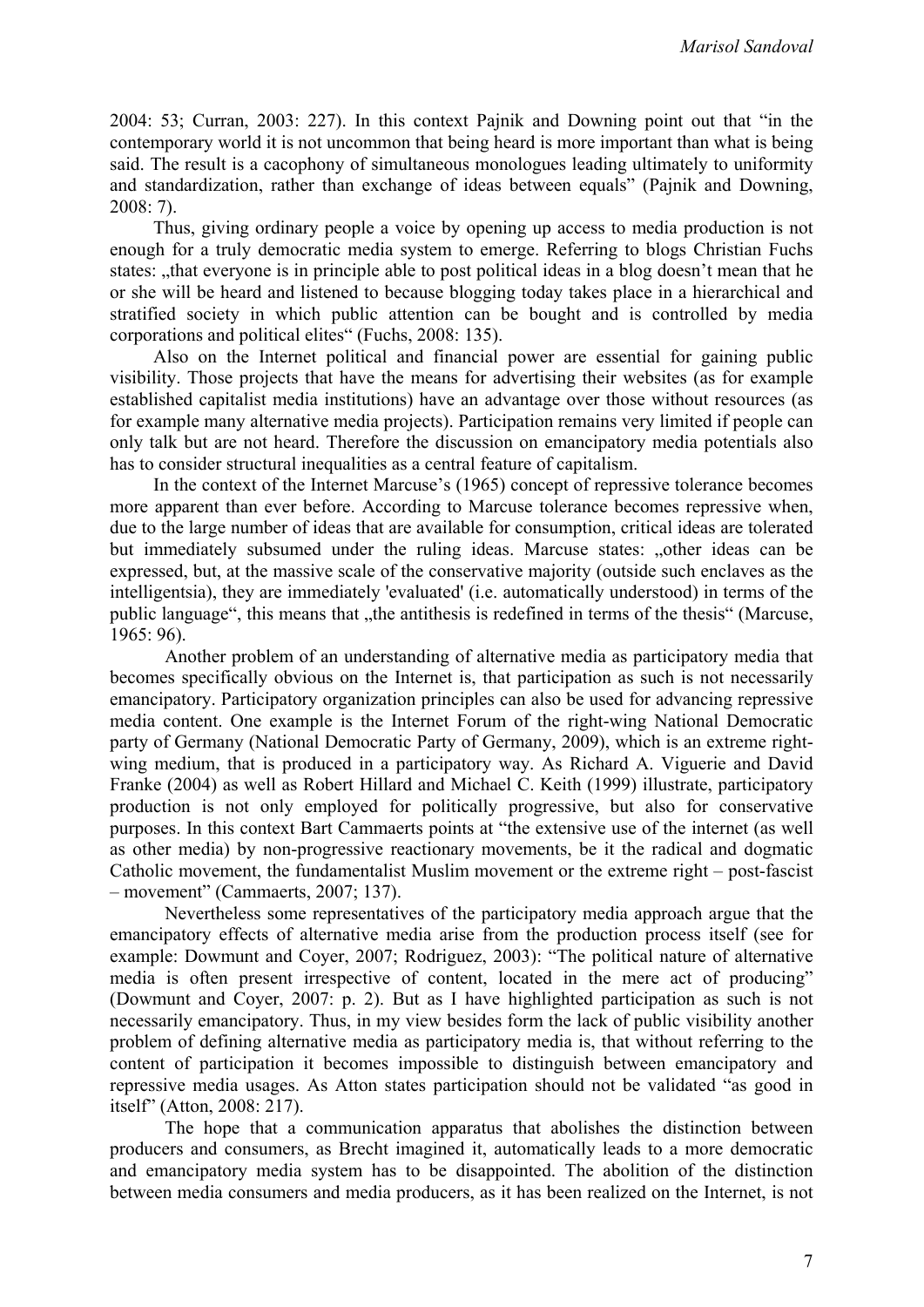enough for making an emancipatory media system reality. Public visibility is still stratified through power relations.

According to Gumucio Dagron (2004) and Rodriguez (2003) public visibility is not an aim for alternative media projects. They stress that the success of alternative media should not be measured along criteria like scope, number or recipients, or circulation: "anyone asserting that alternative media are fine but their coverage is to limited geographically or in terms of users does not understand what alternative media really are" (Gumucio Dagron, 2004: 49). According to Gumucio Dagron alternative media are successful if they contribute to the establishment of dialog within a local community or within existing social networks.

This is certainly true for a certain type of alternative media, which aims at local community building as or at enabling communication between existing social networks such as social movements or protest groups. In these cases it is important that alternative media are organized participatory and that every recipient can also become a producer of messages in order to allow exchange and dialogue.

But one can also think of another type of alternative media that aims at establishing a counter-public sphere by reporting about topics neglected by capitalist mass media and by criticizing structures of domination and oppression. Such alternative media need to gain public attention if they want to be successful in raising awareness and mobilizing for social struggles. At least such alternative media are dependent on financial resources that often make necessary commercial financing and restrictions regarding access to media production.

Examples for such a type of media are The New Internationalist, Z Magazine, Rethinking Marxism, Historical Materialism or Monthly Review. Defining alternative media as participatory media excludes such oppositional publications although they provide critical content and contribute to the establishment of a counter public sphere.

As outlined above there are several reasons for arguing that participatory production processes should not be considered as decisive for the alternative character of media. In summary, these reasons are:

\* Participatory, non-commercial media that reject professional organization processes often suffer from a lack of resources. This makes it difficult to gain public visibility and to contribute to the establishment of a broad counter-public sphere, which would be necessary for raising awareness on the repressive character of capitalism and for supporting radical social transformation.

\* Participatory production processes need not necessarily be emancipatory but can also be used for advancing repressive purposes.

\* Using participatory production processes as decisive criterion for defining alternative media excludes many oppositional media that provide critical content but make use of professional organization structures.

The argument that participatory production processes is not a suitable criterion for defining alternative media does not mean that alternative media should not strive for employing participatory components in the organizational structure, but that today this is not always possible to the desired extent.

#### **3.2 Objective approaches to alternative media: alternative media as critical media**

In contrast to subjective approaches, objective approaches focus on media content in defining alternative media. Media content is a durable result of media production and can therefore be considered as a media structure.

One representative of an objective approach is John Downing. He speaks of alternative media as radical media that "express an alternative vision to hegemonic politics, priorities and perspectives" (Downing, 2001: v). Alternative media should establish counter-hegemony,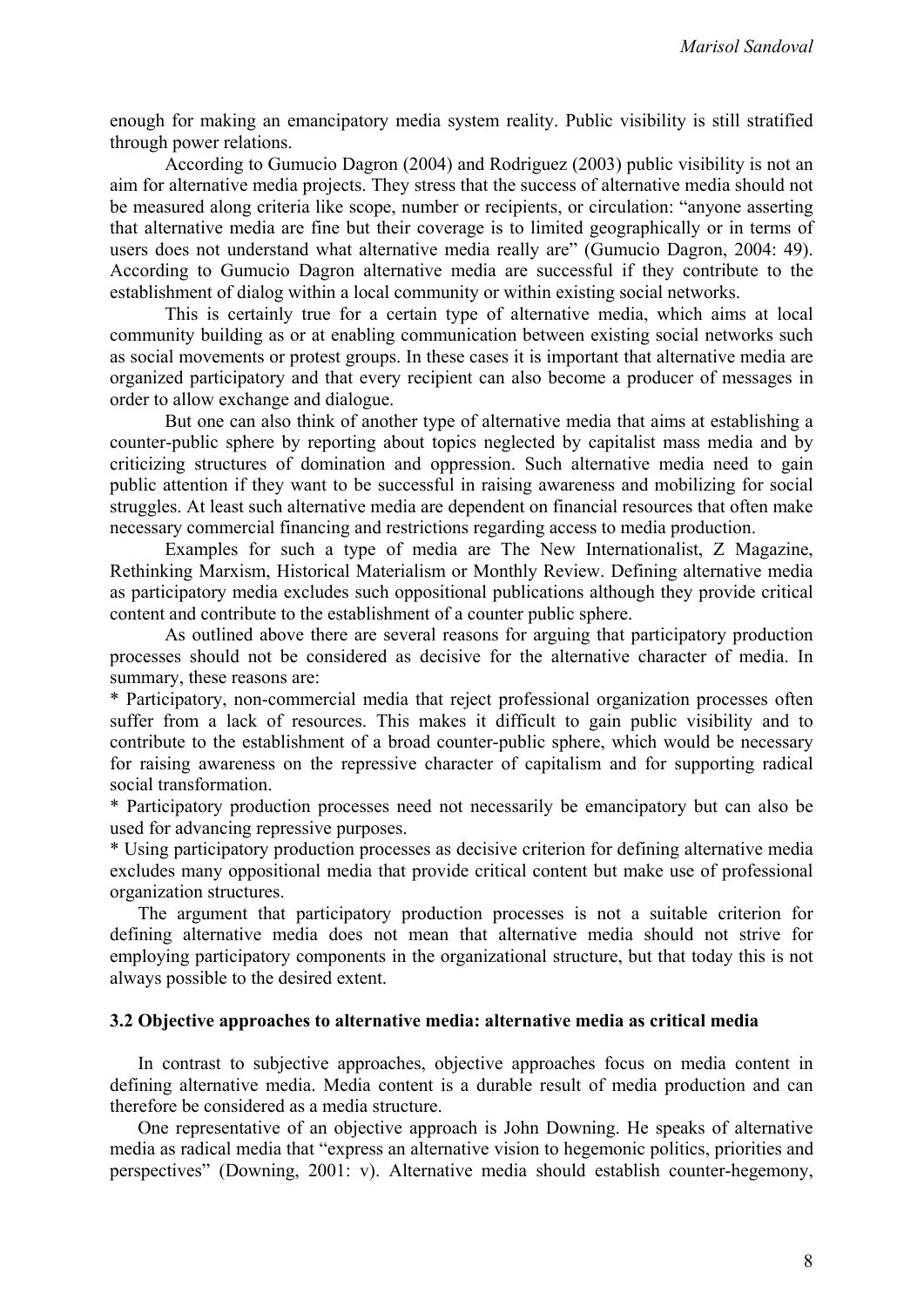report about neglected topics, and criticize oppression: "the role of radical media can be seen as trying to disrupt the silence to counter the lies, to provide the truth" (Downing, 2001: 16).

For Downing radical media need not necessarily be participatory media. He points out that sometimes professional organization is important for challenging hegemony: "some forms of organized leadership are essentially for coordinate challenges to the ideological hegemony of capital and to put forward credible alternative programs and perspectives" (Downing, 2001: 15).

Downing criticizes an anarchist approach to alternative media: "For anarchism, however, it has normally been enough to attempt to create little islands of prefigurative politics with no empirical attention to how these might be expanded into the rest of society" (Downing, 2001: 72). Establishing an alternative public sphere and reporting about oppression and the struggles against it for him is more important than the realization of participatory production processes (Downing, 1995: 250).

Also Tim O'Sullivan has given a definition of alternative media that is oriented towards media content. He describes alternative media as "forms of media communication that avowedly reject or challenge established and institutional politics, in the sense that they all advocate change in society, or at least a critical reassessment of traditional values" (O'Sullivan, 1995: 10).

 Graham Meikle points at several aspects that mark critical media content: "Stories that address complexity rather than reducing it to a good guys/bad guys schema. Stories that stimulate discussion and debate rather than constructing conflict, stories that go beyond a spurious objectivity and recognise their writer's responsibility to strengthen civic discourse and involve community members in coverage issues which affect them" (Meikle, 2002: 100).

In my view focusing on media content is more useful than pointing at participatory production processes, because it offers an objective criterion for defining alternative media. As I have outlined in the proceeding chapter, participatory production can be used for progressive as well as for repressive ends. Therefore a more objective criterion, like critical media content, is necessary for deciding upon the repressive or emancipatory character of media. This objective criterion is also important for my dialectical approach to alternative media, which I will outline in the next section.

#### **4. A dialectical approach to alternative media**

In this chapter I will outline my understanding of alternative media, which is based on dialectical social theory. A dialectical approach to alternative media tries to overcome the dualism between subjective and objective approaches. In a first step I will introduce a model of ideal-typical alternative media (section 4.1). This ideal-typical model can function as vision for organizing alternative media. But due to structural constraints under capitalism it is not always realizable to the desired extent. Thus in a second step I will argue for using minimum requirements for defining alternative media (section 4.2).

#### **4.1 An ideal-typical model of alternative media**

My approach to alternative media is based on a dialectical model of the media system, that is on the assumption of a dialectical relationship between media actors and media structures. This means that media structures enable and constrain the action of media actors, who again through their actions shape the media structures.

The actors of the media system are producers and consumers of media products. Media structures in the sense of insitutionalized relationships (Giddens, 1984: xxxi) for example are institutions, technologies, media content, or the economic form of media products.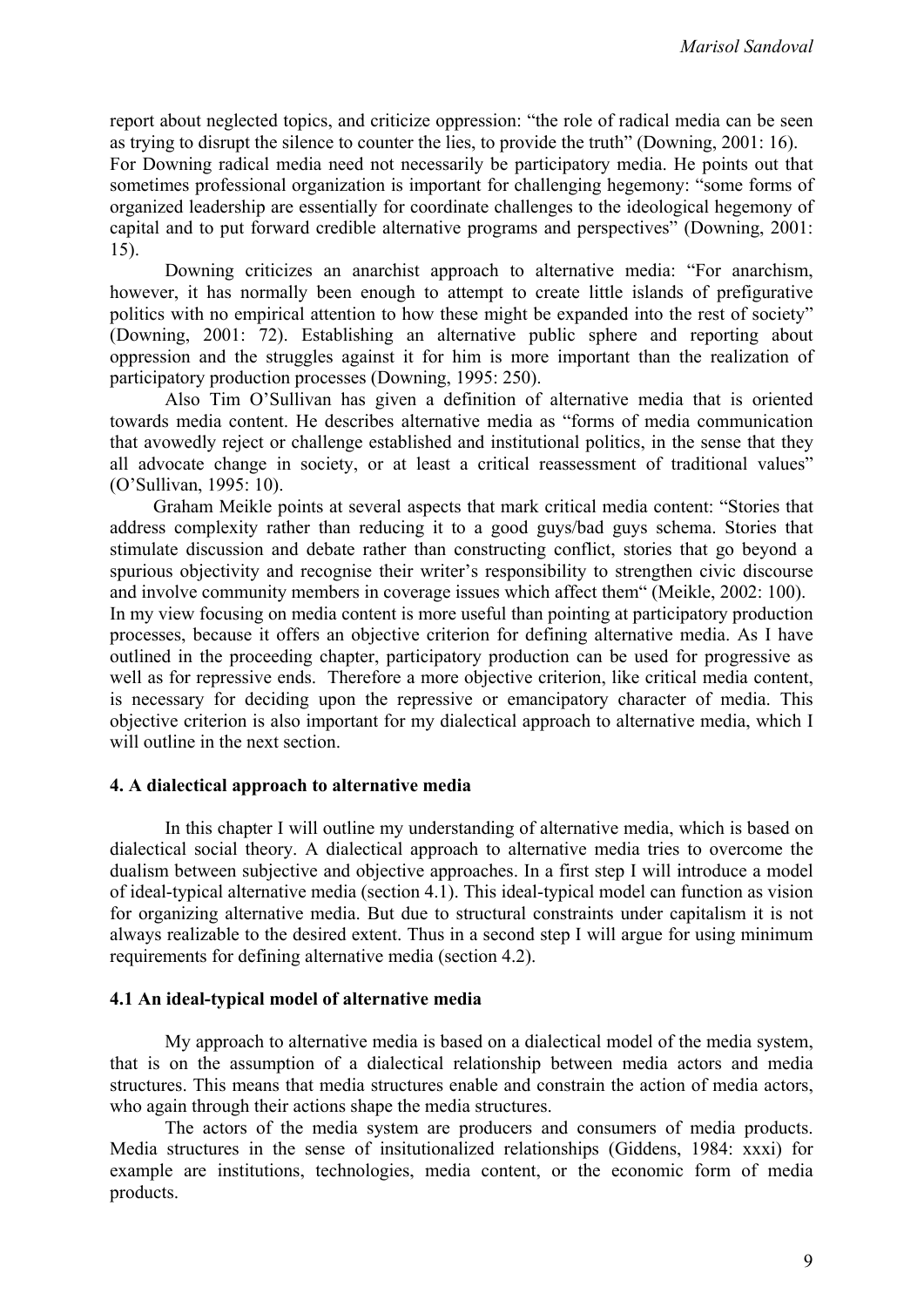The decisive question in defining alternative media is how A) alternative media structures and B) alternative media actors differ from those of capitalist mass media:

A) Alternative media structures: Critical media theory has shown that capitalist mass media are repressive because of two interconnected aspects: their commercial character on the one hand, and their ideological character on the other hand (see section 2). Thus if alternative media want to negate the repressive capitalist media system they should be non-commercial instead of commercial and provide critical content instead of ideologies.

B) Alternative media actors: In alternative media theory it is stressed that alternative media differ from capitalist mass media because they open up access to media production to a broad public and try to abolish the distinction between media producers and media consumers, so that a prosumer (Toffler, 1980) emerges (see section 3.1.1).

Ideal-typical alternative media realize all of these dimensions: They are noncommercial, provide critical content and are produced in a participatory way (see figure 1):



The model of capitalist mass media and ideal-typical alternative media that is shown in figure 1 is dialectical because it shows that through the production process subjective knowledge of media producers becomes objectified into media products. The subjective knowledge turns into an objective structure that is media content. The structure as objective media content again becomes subjectified through the process of reception, that is the objective media products turns into subjective knowledge. This shows that the actor and the structural level do not form completely separated unities but encroach upon each other.

The comparison in figure 1 contains a strict dichotomy between capitalist mass media and ideal-typical alternative media. But since alternative media production today takes place under the conditions of a capitalist society the ideal model cannot be realized to the desired extent.

In chapter 3.1.2 I have criticized those models of alternative media that exclusively focus on exercising prefigurative politics and collective organization practices and therefore often fail in reaching an audience for their media products. This means that under capitalism non-commercial, participatory, and collective organization can often only be sustained at the cost of financial resources, continuity, public visibility and societal impact. Gaining public visibility under capitalism requires financial resources for producing and distributing media products. Realizing an ideal model of alternative media would presuppose different societal conditions. It would require that people have enough time, skills, and resources for not only consuming but also producing media content and that the necessary technologies for media production are freely available. Alternative media that try to realize the ideal model to the full extent therefore are likely to fail in reaching a broad audience. But reaching a broad audience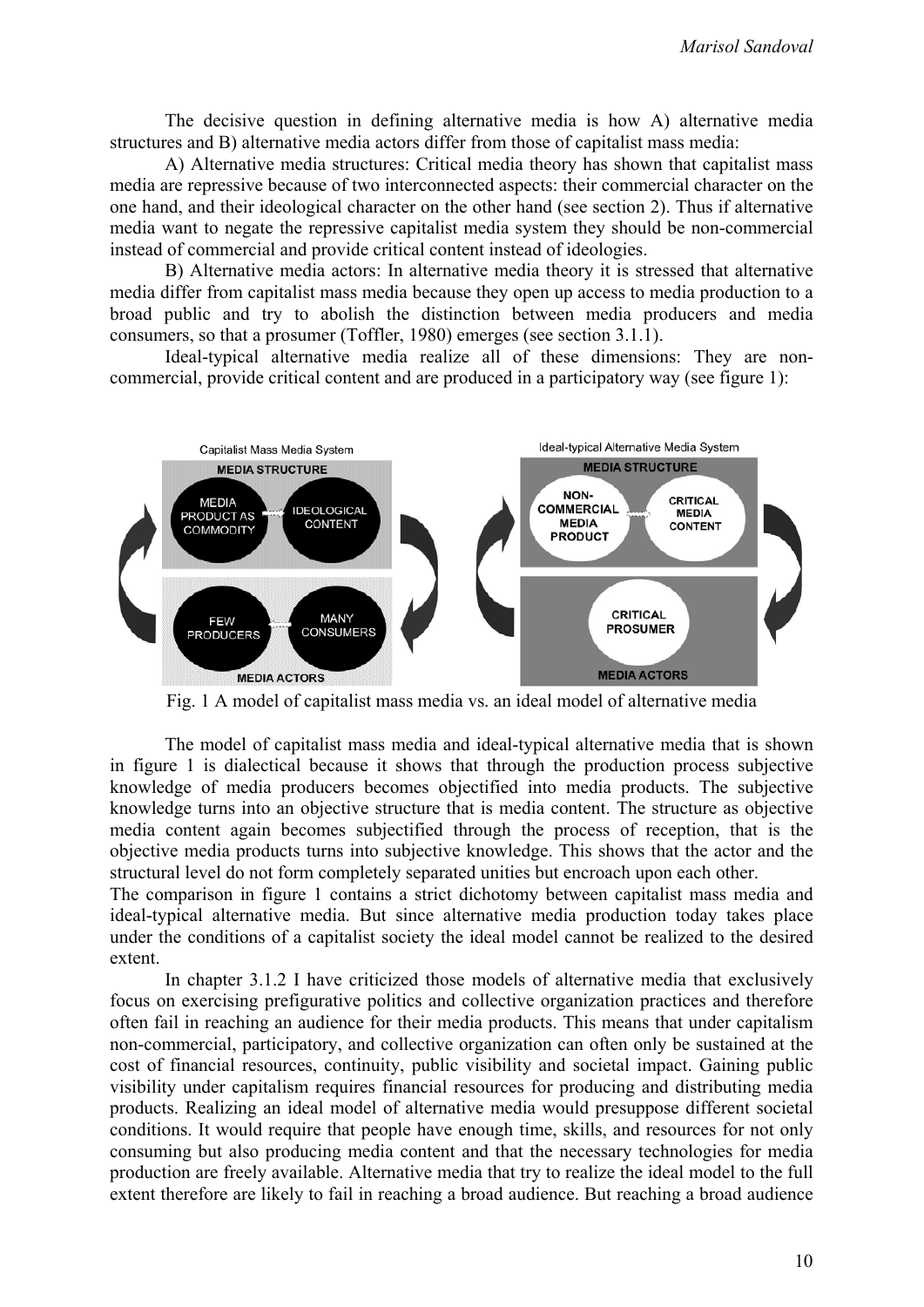would be necessary if alternative media want to contrast the ideologies produced by capitalist mass media with critical reporting. Only in doing so they have a chance to contribute to critical awareness raising regarding the dominative and oppressive character of capitalism. Critical awareness is a necessary precondition for critical actions and the resistance against capitalism.

Under capitalism the ideal model of alternative media is likely to fail. Thus, the strict dichotomy between capitalist mass media and alternative media has to be set off. Instead, I argue for defining minimum requirements for speaking of an alternative medium.

#### **4.2 Minimum requirement for defining alternative media**

For several reasons, which I have outline above, I argue that in order to be successful in advancing progressive political aims, alternative media may depend on employing some elements of capitalist techniques of media production. Alternative media can make use of capitalist structures and at the same time criticize them. Herbert Marcuse has in this context spoken of "working against the established institutions, while working in them" (Marcuse, 1972: 55).

In my view the minimum requirement for speaking of alternative media should be critical media content. This means that also commercial and non-participatory media can be understood as alternative as long as they produce and distribute critical media content. As soon as ideological content in standardized form is produced and distributed one can no longer speak of an alternative medium (see table 1).

|                            |                                    | Capitalist mass media         | Ideal alternative media           |
|----------------------------|------------------------------------|-------------------------------|-----------------------------------|
| cture<br>Media<br>Structur | Economic form of<br>media products | Media product as<br>commodity | Non-commercial media<br>product   |
|                            | Content of media<br>products       | Ideological content and       | <b>Critical content</b>           |
| Media<br>Actors            | Consumers                          | <b>Many consumers</b>         | Critical<br>consumers<br>Critical |
|                            | Producers                          | Few producers                 | Prosumer<br>Critical<br>producers |

Table 1: characteristics of alternative media

This dimension is necessarily NOT A QUALITY of an alternative medium

This dimension is A NECESSARY QUALITY of an alternative medium

This dimension is A POTENTIAL, but not a necessary QUALITY of an alternative medium

At the actor level table 1 shows that media need not necessarily abolish the distinction between media producers and media consumers for being alternative. Here, the minimum requirement for speaking of an alternative medium is that media producers produce critical media content.

At the structural level table 1 shows that the economic form of media products (commercial vs. non-commercial) should not be considered as decisive for the alternative character of media. Here, the minimum requirement for speaking of an alternative medium is critical content. As soon as ideological content is produced a medium is no longer alternative. Many critical political economists have argued that it is hardly possible to at the same time employ commercial mechanisms of financing and to be critical at the level of media content. Commercial financing would necessarily lead to ideological content because it would create dependences on the market and on their financiers (see for example Garnham, 2006; Smythe,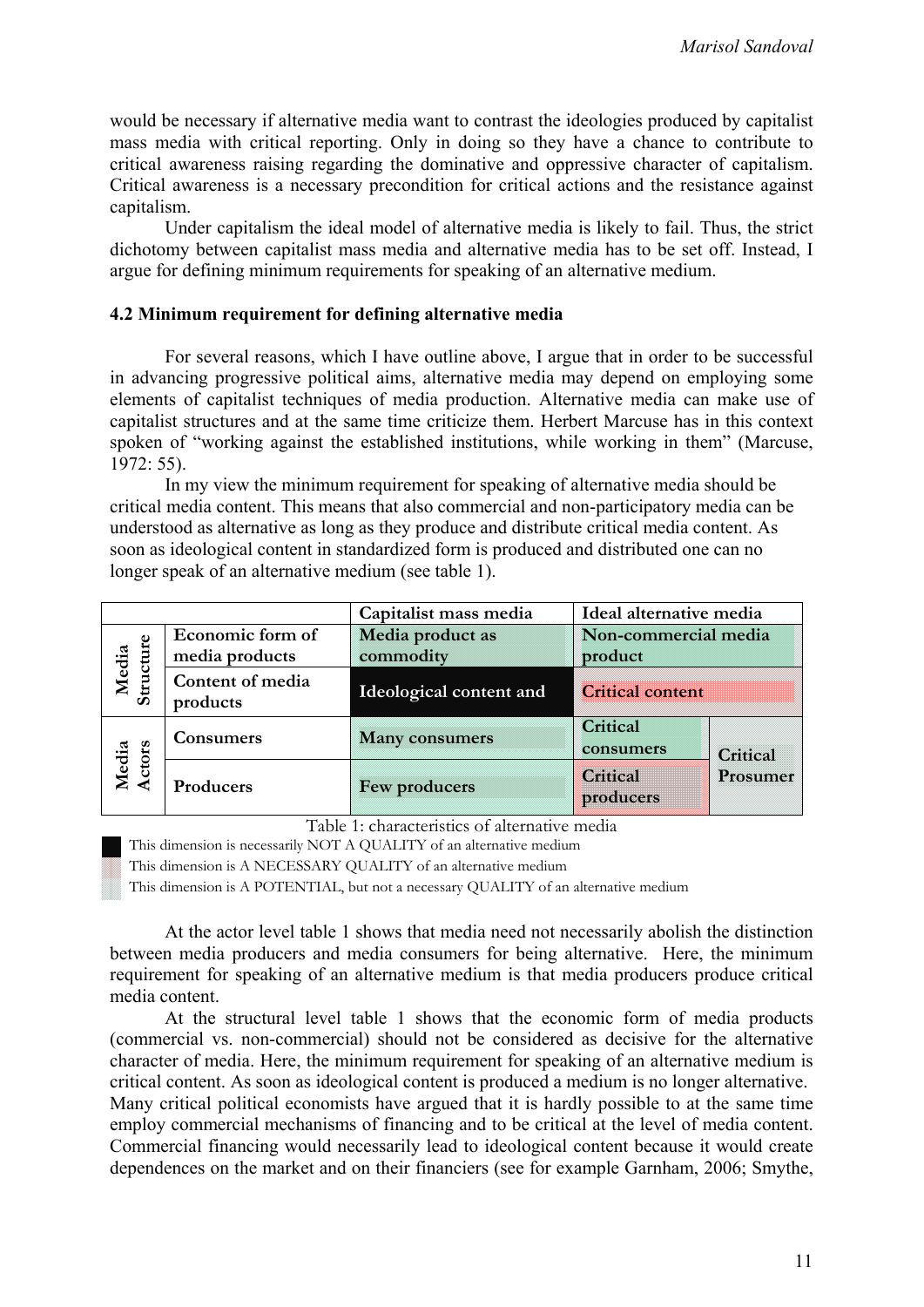1997; Knoche, 2003; Herman and Chomsky, 1988). I argue that the relationship between economic form and media content should not be understood as deterministic causality.

Nevertheless, alternative media that employ commercial mechanism of financing are constantly endangered of being subsumed under the interest of their financers. For Atton and Hamilton the "key dilemma" for alternative media therefore is "whether or not to rely on advertising" (Atton and Hamilton, 2008: 26). It certainly is a difficult but very important task for alternative media to maintain independence at the level of content. If they fail in doing so and their political aims get lost their alternative character vanishes. The concept of "working against the established institutions, while working in them" (Marcuse, 1972: 55) is always accompanied by he danger of getting subsumed under the interest of the established institutions. But at the same time it is often the only chance to step out from marginality and to become politically effective.

It certainly would be desirable that alternative media could do without commercial financing. Karl Marx considered the independence from market mechanisms as crucial for a free press: "The primary freedom of the press lies in not being a trade" (Marx, 1842: 71). But under the existing societal conditions commercial financing often is the only way for overcoming marginality. As Marcuse pointed out counterinstitutions "have long been an aim of the movement, but the lack of funds was greatly responsible for their weakness and their inferior quality. They must be made competitive. This is especially important for the development of radical, 'free' media" (Marcuse, 1972: 55).

In summary alternative media can be understood as media that try to contribute to emancipatory societal transformation by providing critical media content. A decisive question therefore is: What exactly does critical media content mean?

A definition of critical media content can refer to the definition of critique given by Karl Marx: "The criticism of religion ends with the teaching that *man is the highest essence for man* – hence, with the *categoric imperative to overthrow all relations* in which man is a debased, enslaved, abandoned, despicable essence" (Marx, 1844: 385).

Critical theorists like Max Horkheimer (1937/1992), Herbert Marcuse (1937/1992), Theodor W. Adorno (1969) have advanced this notion of critique. In summary Marxist critique departs form the critique of capitalist relations and societal contradictions. The objects of critique are all kinds of domination. The critique consists in the negation of repressive societal conditions, and aims at a society without domination and oppression in which all human beings can live a self-determined life.

Critical media content can therefore be understood as content that criticizes all forms of oppression and domination, and keeps up the vision of a reasonable and self-determined society that can be achieved through social struggles.

In this sense alternative media as critical media realize what Marx intended the press to be: "the public watchdog, the tireless denouncer of those in power, the omnipresent eye, the omnipresent mouthpiece of the people's spirit that jealously guards its freedom" (Marx, 1849: 231). For Marx "it is the duty of the press to come forward on behalf of the oppressed in its immediate neighbourhood" and "to undermine all the foundations of the existing political state of affairs" (Marx, 1849: 234).

I propose a model of alternative media that pursue radical criticism at the level of content but are not necessarily alternative at the level of economic product form and production processes.

This definition of alternative media, which uses critical content as minimum requirement, has the following main advantages compared to an understanding of alternative media as participatory media:

\* It does not exclude oppositional media that make use of commercial mechanisms of financing. Commercial financing allows alternative media to maintain financial stability, which makes it easier to continually produce high-quality media products and to gain public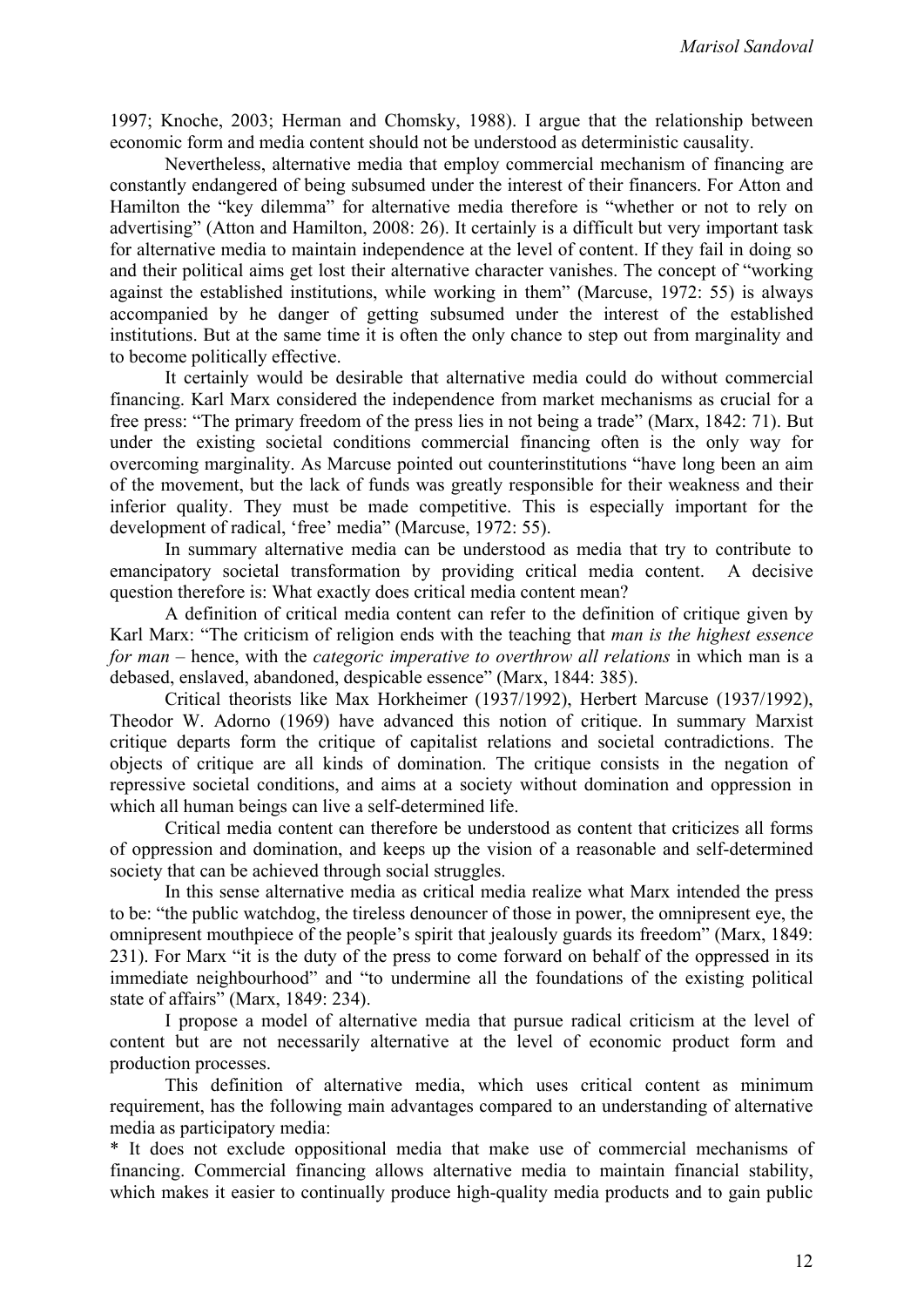visibility. Thus, such a definition can help alternative media to overcome marginality and to reach broader publics. This does not mean that alternative media that do not reach a broad audience should not be considered as alternative but that such media can probably not effectively contribute to the development of a critical counter-public sphere, which is essential for critical consciousness building.

\* Using critical content as decisive criterion for defining alternative media allows distinguishing clearly between repressive and emancipatory media usages.

Several examples illustrate that, despite of compromises, it is realizable for alternative media to at the same employ commercial financing, and remain critical at the content level. The canadian journal Adbusters for example is financed by donations and sales and has a paid circulation of about 120.000. Adbusters is critical of capitalism, supports social movements and calls for political activism. Through critical reporting the journal wants to contribute to "topple existing power structures and forge a major shift in the way we will live in the 21st century" (Adbusters, 2009). The bimonthly journal Mother Jones has a paid circulation of 250.000 and is financed by donations, sales and advertising. It aims at supporting social change by critical reporting and investigative journalism (Mother Jones, 2008). These two publications have in common that they use mainstream distribution channels and have an appealing design. This makes them more accessible for a broad audience.

The argument that commercialism and critical content are not mutually exclusive is also supported by Bailey's, Cammaerts' and Carpentiers' analysis of the commercial Muslim minority magazine Q-News: "The case of Q-News indicates that commercialism does not necessarily undermine critical journalism" (Bailey, et al., 2008: 94). Rodney Benson conducted a content analysis of 4 Californian alternative Newsweeklies (LA Weekly, New Times LA, San Francisco Bay Guardian, SF Weekly) that are entirely financed by sales and advertising. The study showed that especially the San Francisco Bay Guardian is critical of capitalism and reports on political activism. Benson concludes: "This study has called into question the common research assumption that commercialism, especially advertising, necessarily undermines the critical, oppositional stance of the press. Although relying on advertising to a greater extent than U.S. daily newspapers, many urban newsweeklies offer news and views ignored by the mainstream media, as well as encouraging passionate democratic debate and, in some cases, active political involvement" (Benson, 2003: 124).

#### **5**. **Conclusion**

In the introduction I posed the question whether Le Monde Diplomatique should be considered as alternative medium. Although Le Monde Diplomatique is a commercial newspaper and restricts access to media production I argue that it should be understood as alternative because it questions ruling ideas, criticises domination and is partial for the oppressed, provides detailed analyses of topics neglected by capitalist mainstream media, considers causes and not only effects. That is Le Monde Diplomatique provides critical content.

Of course Le Monde Diplomatique does not represent the ideal type of alternative media. This would require negating capitalist mass media not only at the level of content, but also at the level of economic product form (non-commercial media products) and production processes (participatory production processes). As I have pointed out, realizing this ideal model of alternative media would require societal conditions that are not realized today.

If alternative media want to avoid marginality and to be able to contribute to emancipatory societal transformations they rely on financial resources for producing and distributing their products. Since this can require employing commercial means of financing and restricting access to media production I have argued that critical content should be considered as minimum requirement in defining alternative media.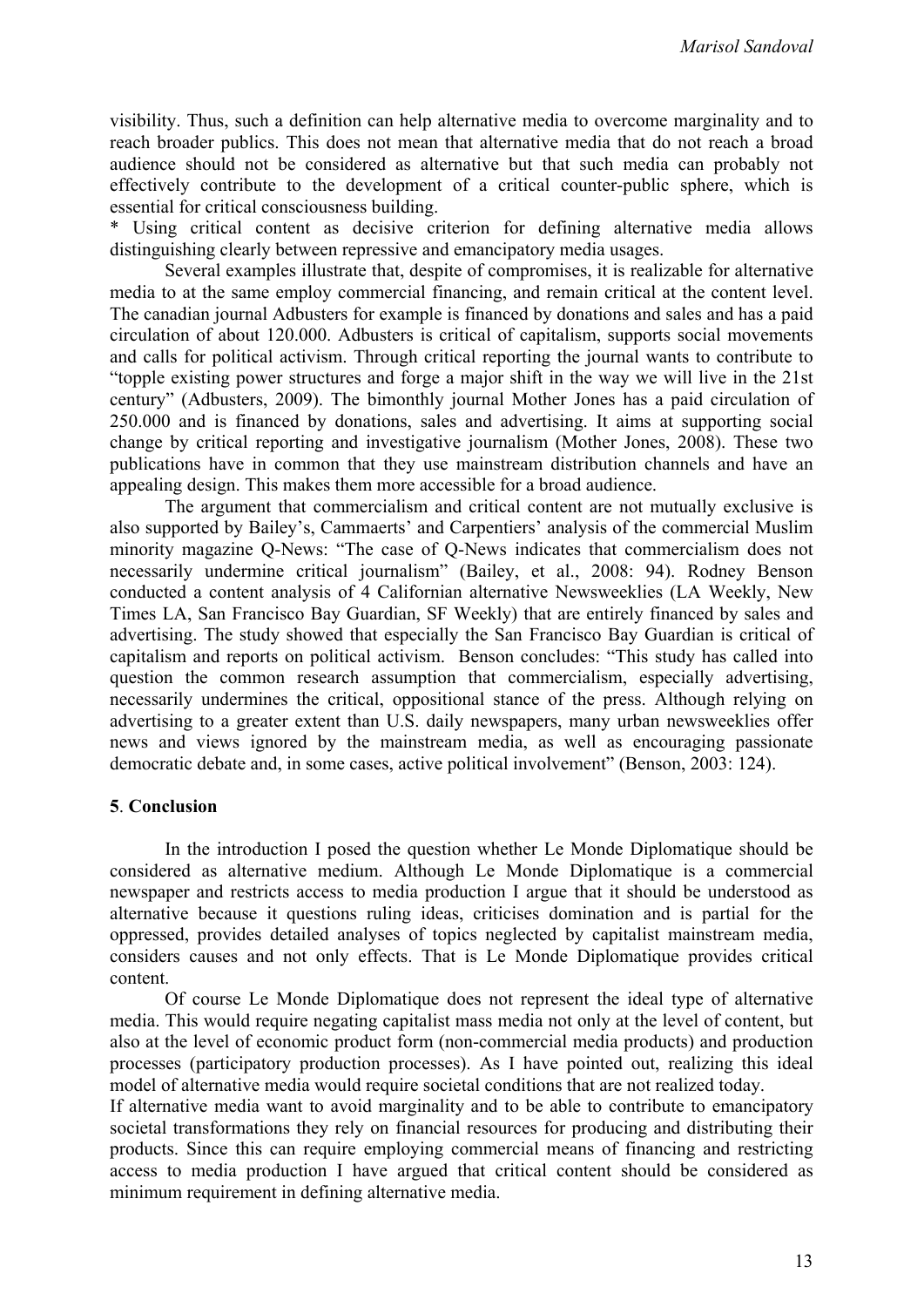Alternative media that are critical at the content level can show that under the existing societal conditions the realization of the entire potentials of individuals and of society is constantly suppressed. In doing so they can challenge false consciousness and contribute to critical awareness raising.

Critical consciousness allows to question domination and to imagine an alternative society without oppression, and therefore is a precondition for critical political actions: "Thus, the break through the false consciousness may provide the Archimedean point for a larger emancipation—at an infinitesimally small spot, to be sure, but it is on the enlargement of such small spots that the chance of change depends" (Marcuse, 1965: 111).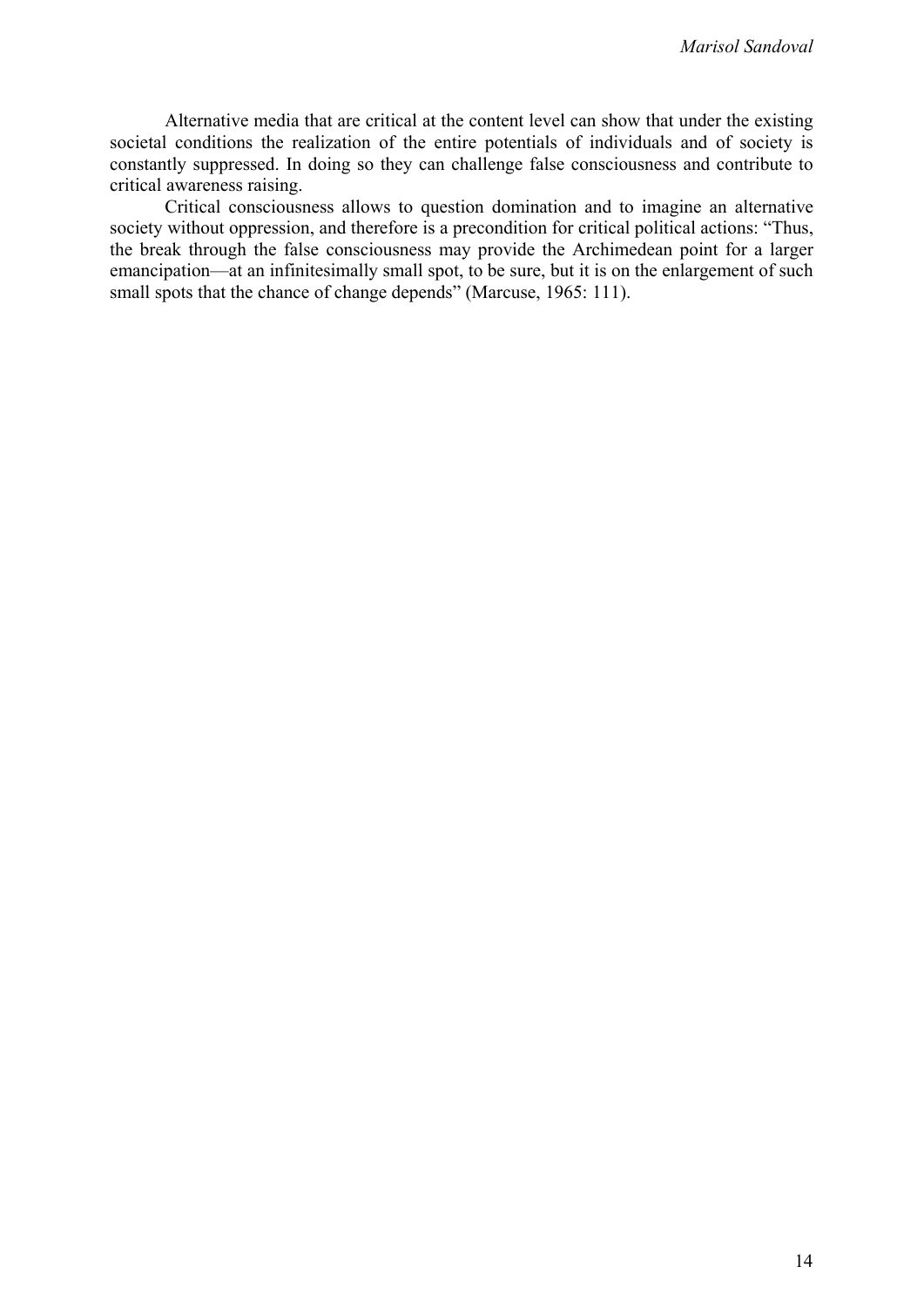## **References**

Adbusters (2009): About Us. http://adbusters.org/network/about us.php (last accessed on September 10, 2009).

Adorno, T. W. (1969). Zur Logik der Sozialwissenschaften. In H. Maus, & F. Fürstenberg (Eds.), Der Positivismusstreit in der deutschen Soziologie (pp. 125-143). Darmstadt, Neuwied: Luchterhand.

Atton, C. (2002). Alternative media. London: Sage.

Atton, C. (2004). An alternative Internet: Radical media, politics and creativity. Edinburgh: Edinburgh University Press.

Atton, C. (2008). Alternative media and journalism practice. In M. Boler (Ed.),Digital media and democracy: Tactics in hard times (pp. 213-227). Cambridge: MIT Press.

Atton, C., & Hamilton, J. (2008). Alternative journalism. London: Sage.

Bailey O., Cammaerts G.B., & Carpentier, N. (2008): Understanding alternative media. Maidenhead: Open University Press.

Benjamin, W. (1934/1996). The author as producer. In Selected Writings. Cambridge: Belknap Press.

Bennett, W. L. (2003). New media power: The Internet and global gctivism. In N. Couldry, & J. Curran (Eds.), Contesting media power: Alternative media in a networked world (pp. 17- 38). London: Rowman & Littlefield.

Bennett, W.L. (2004): Communicating global activism: Strengths and vulnerabilities of networked politics. In W. van De Donk, & B. D. Loader, P. G. Nixon, & D. Rucht (Eds.), Cyberprotest. New media, citizens and social movements (pp. 123-146). New York: Routledge.

Benson, R. (2003). Commercialism and critique: California's alternative weeklies. In N. Couldry Nick, & J. Curran (Eds.), Contesting media power. Alternative media in a networked world (pp. 111-128). London: Rowman & Littlefield.

Brecht, B. (1932/2000). The radio as a communication apparatus. In M. Silberman (Ed.), Bertolt Brecht on film and radio (pp. 41-46). London: Meuthen.

Cammaerts, B. (2007). Blogs, online forums, public spaces and extreme right in North Belgium. In: N. Carpentier, et. al. (Eds.), Media technologies and democracy in an enlarged Europe: The intellectual work of the 2007 European media and communication doctoral summer school (pp. 137-151). Tartu: Tartu University Press.

Comedia (1984). The alternative press: The development of underdevelopment. Media, Culture & Society, 6, 95-102.

Curran, J. (2003). Global journalism: A case study of the Internet. In: N. Couldry, & J. Curran (Eds.), Contesting media power: Alternative media in a networked world (pp. 227-242).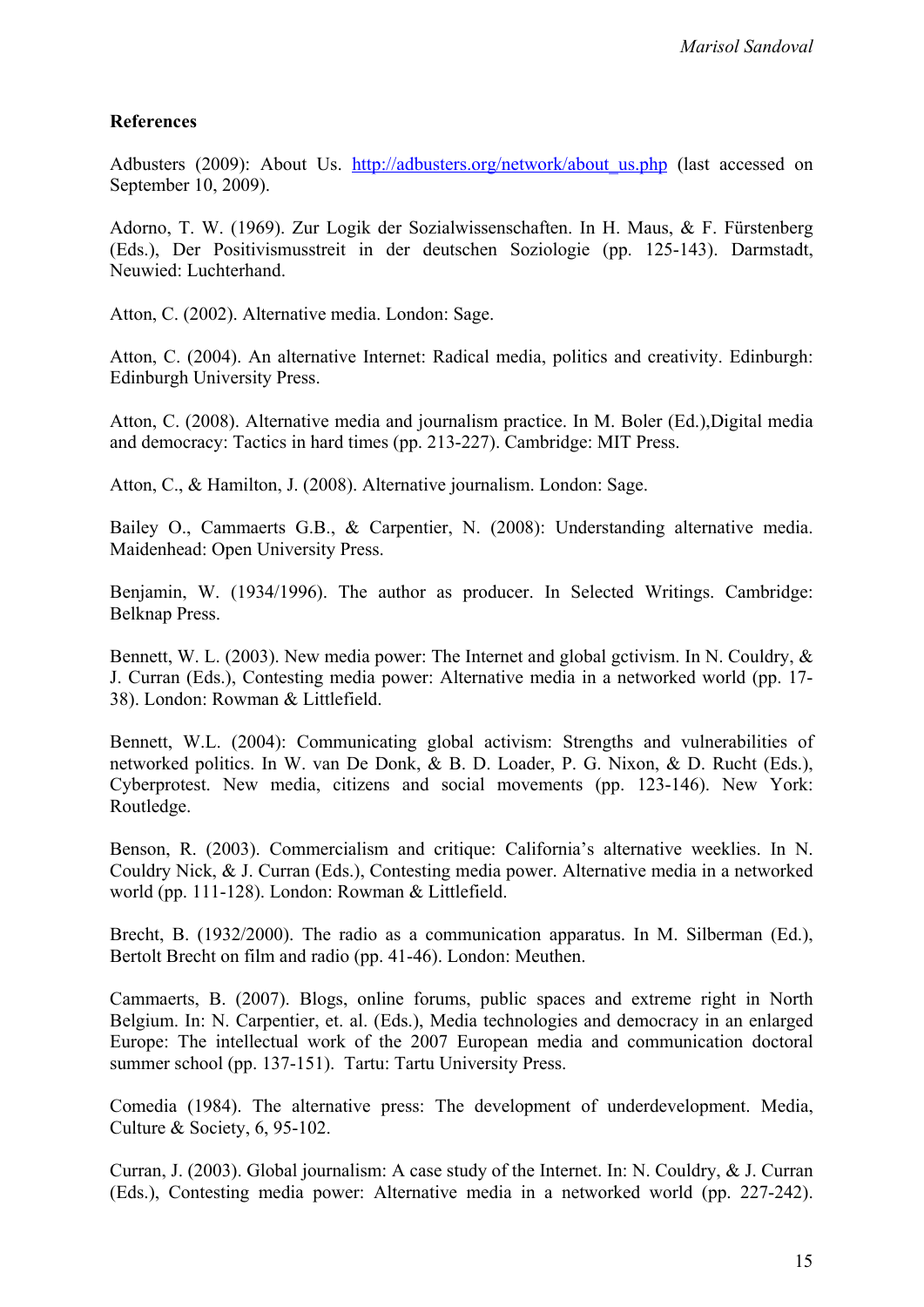London: Rowman & Littlefield.

Couldry, N. (2003). Beyond the hall of mirrors? Some theoretical reflections on the global contestation of media power. In: N. Couldry, & J. Curran (Eds.), Contesting media power: Alternative media in a networked world (pp. 39-54). London: Rowman & Littlefield.

Coyer, K. (2007). If it leads it bleads: The participatory news making of the Independent Media Center. In W. De Jong, M. Shaw, & N. Stammers (Eds.), Global activism, global Media (pp. 165-178). London: Pluto.

Dowmunt T., & Coyer K. (2007). Introduction. In T. Dowmunt, K. Coyer, & A. Fountain (Eds.), The alternative media handbook (pp. 1-12). Oxon: Routledge.

Downing, John D.H. (1995). Alternative media and the Boston tea party. In: J. Downing, A. Mohammadi, & A. Sreberny-Mohammadi(Eds.), Questioning the media (pp. 238-251). Thousand Oaks: Sage.

Downing, J. (2001). Radical media: Rebellious communication and social movements. Thousand Oaks: Sage.

Enzensberger, H. M. (1970/1982). Constituents of a theory of the media. In R. Grimm, & B. Armstrong (Eds.). Hans Magnus Enzensberger. Critical Essays (pp. 46-76). New York: Continuum.

Fuchs, C. (2008). Internet and Society. Social theory in the Information age. London/New York: Routledge.

Garnham, N. (2006). Contribution to a political economy of mass-communication. In M. G. Durham, & D. Kellner (Eds.), Media and cultural studies. KeyWorks (pp. 201-229). Malden/Oxford/Carlton: Blackwell.

Giddens, A. (1984). The constitution of society. Berkeley: University of California Press.

Gumucio Dagron, A. (2004), The long and winding road of alternative media. In J. Downing, D. McQuail, P. Schlesinger, & E. Wartella, Ellen (Eds.), The SAGE handbook of media Studies (pp. 41-63). Thousand Oaks: Sage.

Herman, E. S., & Chomsky, N. (1988). Manufacturing consent: The political economy of the mass media. London: Vintage Books.

Hillard, R. L./Keith, M. C. (1999), Waves of rancor: Tuning in the radical right. Armonk, NY: M.E. Sharpe.

Horkheimer, M. (1937/1992). Traditionelle und Kritische Theorie. In Traditionelle und Kritische Theorie. Fünf Aufsätze (pp. 205-260). Frankfurt a. Main: Fischer.

Horkheimer, M., & Adorno, T. W. (1947/1997). Dialectic of enlightenment. London: Verso.

Hyde, G. (2002). Independent Media Centers: Cyber-subversion and the alternative press. In First Monday, 7 (4). Online: http://www.firstmonday.org/Issues/issue7 4/hyde/index.html (last accessed on January 02, 2008).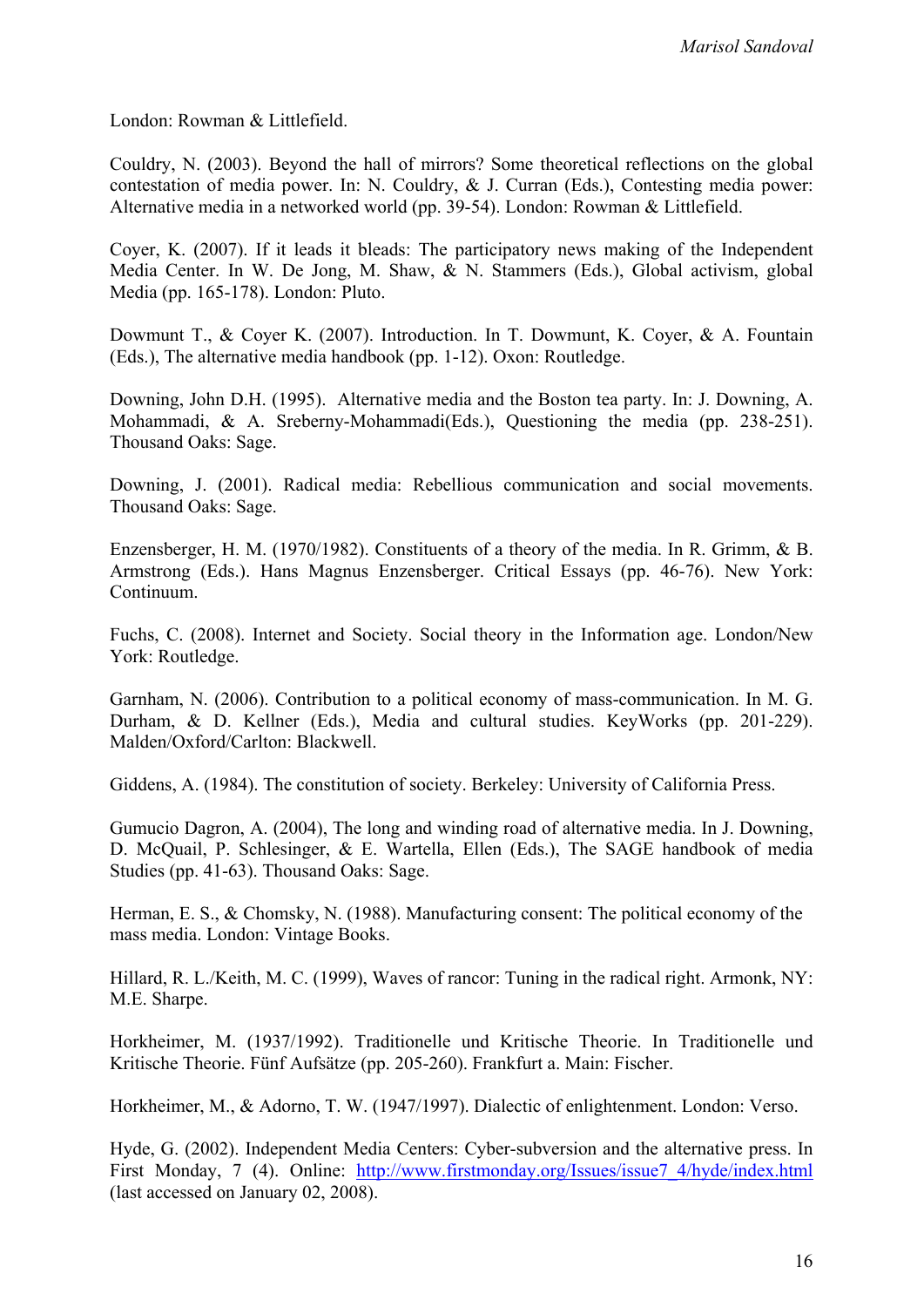Jankowski, N. (2003). Community media research: A quest for theoretically grounded models. Javnost - The Public, 10 (1), 5-14.

KEA (2007). The state of community media in the European Union. Online: <http://www.europarl.europa.eu/activities/expert/eStudies.do?language=EN>(last accessed on December 2, 2008).

Kellner, D. (1997). Marxism and the information superhighway. Online: <http://www.gseis.ucla.edu/faculty/kellner/essays> (last accessed on April 25, 2007).

Knoche, M. (2003). Freie Radios – frei von Staat, Markt und Kapital(ismus)? Zur Widersprüchlichkeit Alternativer Medien und Ökonomie. Medien Journal, 4. 4-19.

Le Monde Diplomatique (2009): About LMD. <http://mondediplo.com/about> (last accessed on September 10, 2009).

Lewis, P. M. (1976). Bristol channel and community television. London: IBA.

Löwenthal, L. (1964). Literatur und Gesellschaft. Das Buch in der Massenkultur. Neuwied a. Rhein: Luchterhand.

Marcuse, H. (1937/1968). Philosophie und Kritische Theorie. In Kultur und Gesellschaft I (pp. 102-127). Frankfurt a. Main: Suhrkamp.

Marcuse, H. (1965). Repressive tolerance. In: R.P. Wolff, B. Moore, & H. Marcuse (Eds.), A critique of pure tolerance (pp. 95-137). Boston: Beacon Press.

Marcuse, H. (1972). Counterrevolution and revolt. Boston: Beacon Press.

Marx, K. (1842). Debatten über Pressfreiheit und Publikation der Landständischen Verhandlungen. In Marx-Engels Works: Vol. 1 (pp. 28-77). Berlin: Dietz.

Marx, K. (1844). Einführung in die Kritik der Hegelschen Rechtsphilosophie. In Marx-Engels Works: Vol. 1 (pp. 378–391). Berlin: Dietz.

Marx, K. (1849). Der erste Preßprozeß der "Neuen Rheinischen Zeitung": Verteidigungsrede von Karl Marx. In: Marx-Engels Works: Vol. 6 (pp. 223-234). Berlin: Dietz.

Meikle, G. (2002). Future active. Media activism and the Internet. New York: Routledge/Pluto.

Mother Jones (2008). Distribution Numbers.

<http://www.motherjones.com/mediakit/magazine/numbers-distribution.html> (last accessed on October 12, 2008).

National Democratic Party of Germany (2009). National forum germany. <http://www.nationales-forum-deutschland.de/>(last accessed on September 10, 2009).

O'Sullivan, T. (1994). Alternative media. In T. O`Sullivan, J. Hartley, D. Sounders, M. Montgomery, & J. Fiske (Eds.), Key concepts in communication and cultural studies (p.10).